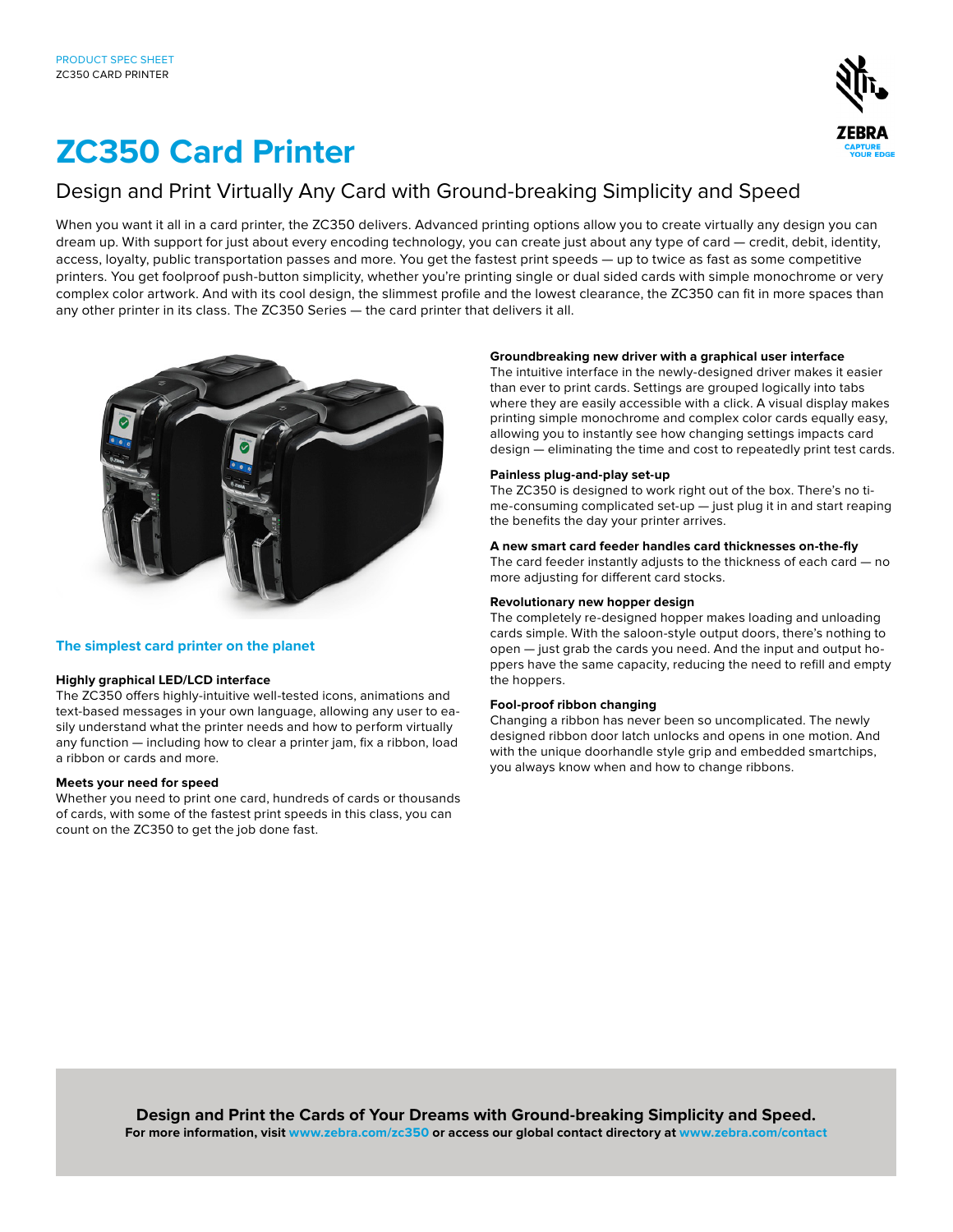# **Effortless manual card feed**

Manually feeding a card can be complicated — we made it simple with a lightpipe that guides the user through the manual feeding process, the same way that automatic teller machines guide users through their interaction.

#### **We speak your language**

Workers can interact with the ZC350 in their native tongue with support for multiple languages on the LCD display and in the driver — English, French, Italian, Spanish, Portuguese (Brazilian), German, Polish, Russian, Simplified Chinese and Arabic.

# **When it comes to card design, the sky is the limit**

# **Easily print practically any design you can imagine**

The ZC350 is loaded with advanced card production features. Print what you want, when you want, from just about anywhere — single or dual-sided edge-to-edge monochrome and color cards, with new ribbons that offer specialty colors and special effects. For example, a new pearlescent ribbon enables you to embed color-shifting graphics that are hard to counterfeit, improving card security. Make logos, text or account numbers stand out with 3D style effects. And a new long life ribbon provides two new capabilities. You can embed a watermark graphic that can only be seen when the card is tilted at an angle or under UV light, improving security. And you can add a highly durable protective layer to create cards that will last for three to five years.

# **Encode it your way**

With the ZC350, you get complete encoding flexibility. No matter what type of encoding technology is right for your cards, the ZC350 supports it right out of the box — from magnetic stripe and proximity to contact and contactless. And if you want to use your own contact or contactless encoders, the new ZIP Pocket and our new Software Development Kits (SDKs) combine to make it easy.

# **Ground-breaking 'fits everywhere' design**

#### **Good looks that fit in anywhere**

Even though the ZC350 is built for business, it has the consumer good looks required to fit in customer facing areas, from the retail store to the hospital admission desk.

#### **Printer cover lock**

The printer cover lock prevents the theft of card stock and rejected cards, providing the security required for installation in public-facing areas.

#### **Sized to fit wherever you need printing**

Your printer shouldn't dictate where you can issue cards — it should fit wherever card printing is needed. From the minimal footprint and the slimmest profile to the lowest clearance in this printer class, the ZC350 is designed to fit in the most possible places — including under a counter or shelf.

#### **All the connectivity options you need**

Connect to one computer through the onboard USB to create a standalone printing station. Use the integrated Ethernet connection to give everyone who needs card printing instant access, maximizing printer usage. And improve deployment flexibility with optional Wi-Fi, eliminating the time and cost to run network cabling to your printers.

# **Advanced security**

#### **Printer and host authentication**

Advanced security features enable printer-to-host authentication to prevent printing from unauthorized applications or devices.

#### **AES data encryption**

Government-grade encryption protects the most sensitive data during printing, such as account numbers.

# **Boost value with new capabilities and the right support**

#### **Get unmatched value with Print DNA — only from Zebra**

The printer hardware is just the start of what you need to maximize the value of your printers. That's why we created Print DNA because what's inside your printer matters. The Print DNA family of solutions brings unmatched ease of use, ease of integration and security to card printing, streamlining your operational efficiency and reducing development and deployment time and cost.

#### **Protect your investment with Zebra's superior support services**

No matter what level of support you need, there is a Zebra support service that is just right for your business. With Zebra OneCare, no matter what happens to your printer, it's covered. If you just need access to technical support, choose Zebra's Technical Software and Support (TSS). And if you want help setting up and configuring the hundreds of settings on local and remote ZC350 printers, our Install & Configuration Assistance (ICA) Select program provides the support you need.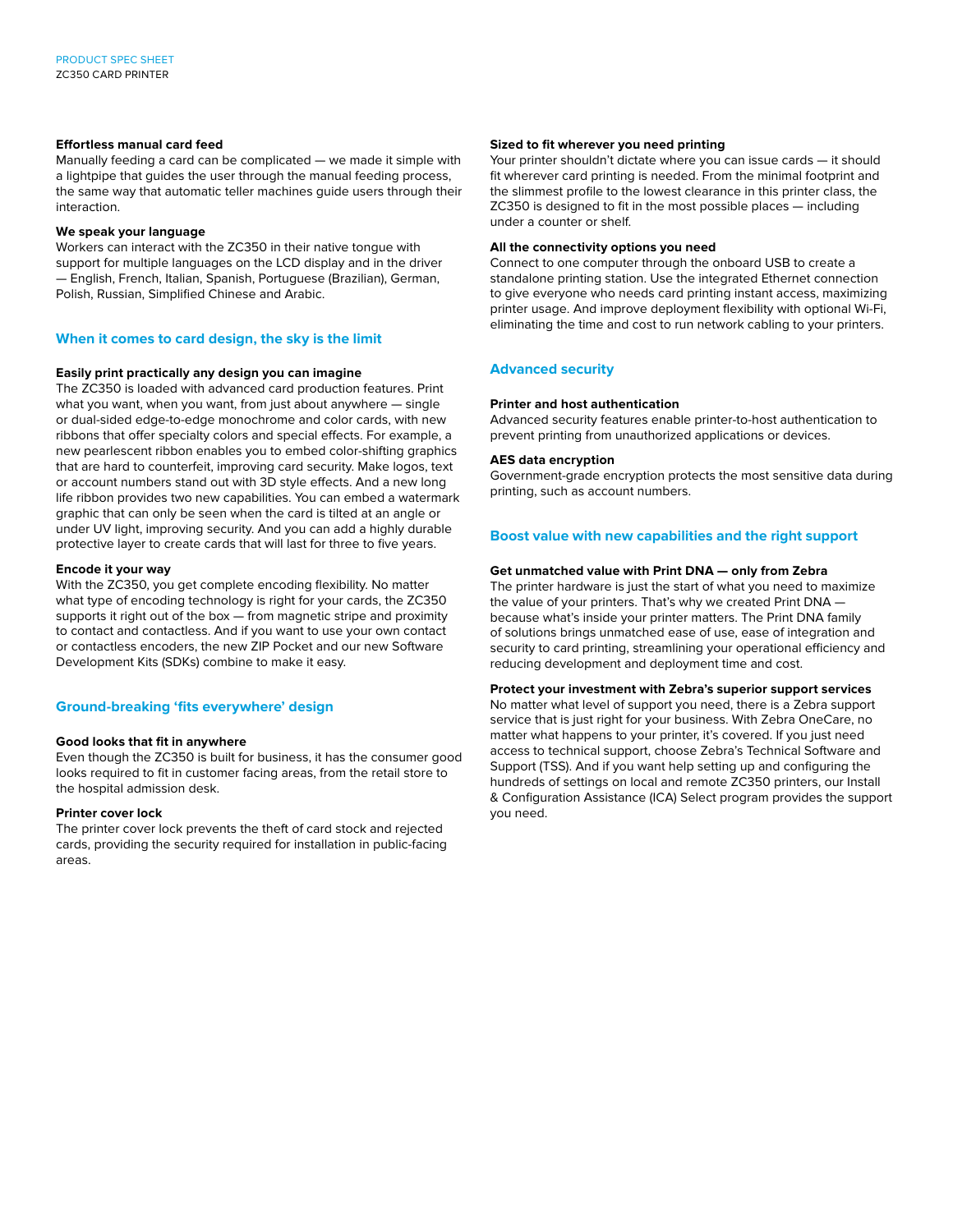# **ZC350 Card Printer Specifications**

#### **Standard Features**

- 300 dpi (11.8 dots/mm) print resolution
- 2 GB flash memory
- Image size: 1006 x 640 pixels
- Auto calibration of ribbon
- USB 2.0 and Ethernet 10/100 connectivity
- 100 card capacity auto-adjusting input hopper (30 mil)
- 100 card capacity output hopper (30 mil)
- Manual card feeding capability with LED bezel
- Graphical color LCD
- 3 Tricolor printer status indicator lights
- Kensington® secure lock slot
- Print Touch NFC tag for online printer help and documentation access
- Printer host authentication
- Data encryption

• Two-year unlimited warranty on printer and printhead

#### **Printing Specifications**

- Dye-sublimation thermal transfer direct to card print method
- Full-color or monochrome printing
- Single and dual-sided printing
- Edge-to-edge printing on standard CR-80 media
- Printing throughput (cards per hour) based on batch printing with USB connectiv-
- ity. Note that times may vary depending on the computer configuration.
- 225 cards/hour single-sided YMCKO
- 150 cards/hour dual-sided YMCKOK
- 1,000 cards/hour single sided monochrome
- 500 cards/hour dual sided monochrome

# **Media Specifications**

| <b>Supplies Specifica-</b> | NOTE: The ZC350 printer is designed to work only      |  |
|----------------------------|-------------------------------------------------------|--|
| tions:                     | with Zebra genuine ribbons. Ribbons are included in a |  |
|                            | simple-to-load recyclable cartridge.                  |  |
| <b>Ribbon Description</b>  | <b>Cartridge Image Count</b>                          |  |
| YMCKO*                     | 200                                                   |  |
| ҮМСКО*                     | 300                                                   |  |
| ҮМСКОК*                    | 200                                                   |  |
| 1/2 YMCKO*                 | 400                                                   |  |
| 1/2 YMCKOKO*               | 250                                                   |  |
| YMCKLL*                    | 200                                                   |  |
| YMCPKO*                    | 200                                                   |  |
| SrDYMCKO*                  | 200                                                   |  |
| KrO*                       | 700                                                   |  |
| KdO*                       | 700                                                   |  |
| <b>Black Monochrome*</b>   | 2000                                                  |  |
| <b>Black Monochrome</b>    | 1500                                                  |  |
| White Monochrome*          | 1500                                                  |  |
| <b>Red Monochrome</b>      | 1500                                                  |  |
| <b>Blue Monochrome</b>     | 1500                                                  |  |
| <b>Gold Monochrome</b>     | 1500                                                  |  |
| <b>Silver Monochrome</b>   | 1500                                                  |  |

\*Zebra intelligent technology automatically detects and authenticates ribbon

- Cleaning roller is included with each ribbon
- Two available cleaning kit options: your choice of two (2) or five (5) isopropyl alcohol cleaning cards (1,000 images/card)

#### **Card Compatibility:**

NOTE: For optimum print quality and printer performance, use of Genuine Zebra supplies is recommended.

- Card Thickness: 10-40 mil\*
- Card Size: CR80 ISO 7810 ID-1 format, CR79\*
- 
- Card Material: PVC and PVC composite
- Adhesive back and writable back cards
- Transparent cards\*

\*Note: Spot color or monochrome printing recommended only on >20 mil thick cards, CR79 cards, and transparent cards.

#### **Operating Characteristics**

| <b>Operating Temp.</b>          | 59° F to 95° F/15° C to 35° C                                                                                                                                                              |  |
|---------------------------------|--------------------------------------------------------------------------------------------------------------------------------------------------------------------------------------------|--|
| <b>Storage Temp.</b>            | 23° F to 158° F/-5° C to 70° C                                                                                                                                                             |  |
| <b>Operating Humidity</b>       | 20% to 80% non-condensing                                                                                                                                                                  |  |
| <b>Media Storage</b>            | - Temperature: 41° F to 77° F/5° C to 25° C<br>- Humidity: 35% to 65% non-condensing                                                                                                       |  |
| <b>Electrical</b>               | • Auto-switching single-phase AC power<br>• Operating range: 90-132VAC and 190-264VAC RMS<br>• Frequency range: 47-63 Hz<br>• FCC Class A                                                  |  |
| <b>Physical Characteristics</b> |                                                                                                                                                                                            |  |
|                                 |                                                                                                                                                                                            |  |
| <b>Dimensions</b>               | <b>Single Sided</b><br>10.2 in. H x 6.2 in. W x 15.1 in. D<br>258 mm H x 157 mm W x 383 mm D<br><b>Dual Sided</b><br>10.2 in. H x 6.2 in. W x 18.4 in. D<br>258 mm H x 157 mm W x 468 mm D |  |
| Weight                          | <b>Single Sided</b><br>8.8 lbs (4.0kg)<br><b>Dual Sided</b><br>9.7 lbs (4.4 kg)                                                                                                            |  |
|                                 | <b>Communications and Interface Capabilities</b>                                                                                                                                           |  |

| <b>USB 2.0</b>                            | Standard |  |
|-------------------------------------------|----------|--|
| <b>Built-in 10/100</b><br><b>Ethernet</b> | Optional |  |

# **The ZC350 is ideal in many applications, including:**

#### **General Access Control**

• Employee badges

#### **Education**

• Access control cards for identification and facility access for K-12 and higher education campuses

#### **Retail/Hospitality**

- Membership cards • Events and season passes
- Guest and passenger cards
- Food safety labeling

# **Financial Services**

• Credit cards • Debit cards